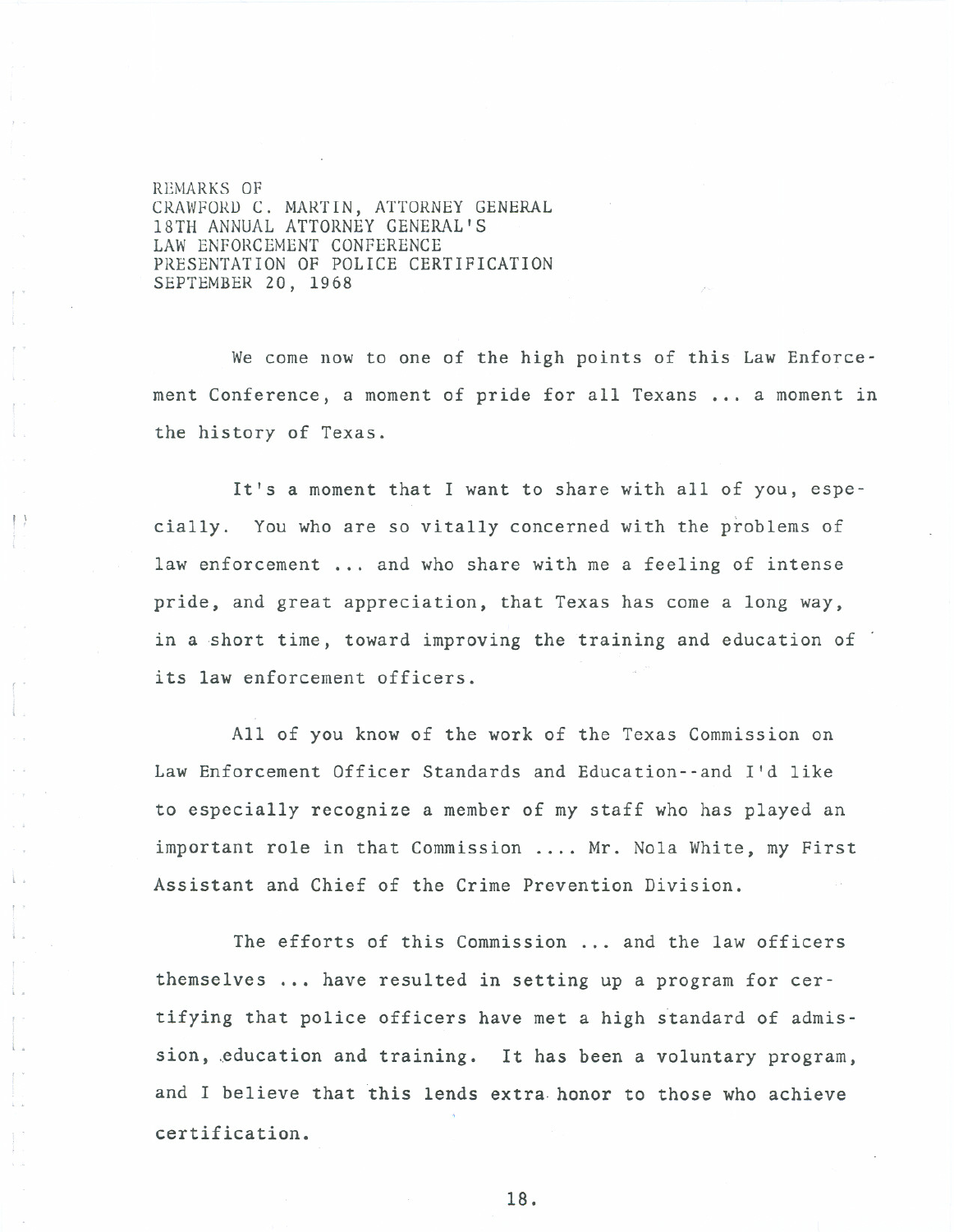And now, it is my honor to present the first certification awarded by the Commission... it goes to a young man, a member of the Victoria Police Department who served with the Marines in Vietnam before becoming a police officer.

He is Officer Johnny Frank Baylor, who has recently been promoted to Public Safety Technician, City Police Department, City of Victoria--and I know, Officer Baylor, that your wife and child are as proud of you tonight as we are.

I would congratulate you for meeting these first standards in Texas on police training and education. , I would congratulate you for the quality of your personal achievement.

I would also congratulate you as a symbol... for the outstanding law enforcement officers of this state who have long sought a program of certification .... and who are now working to meet the requirements for certification which have been laid down by the Commission.

I would also like to congratulate and recognize your Chief-Director of Police, John L. Guseman, of the Victoria Police Department .... for having the first police department in the State of Texas in which every single officer has submitted his application for certification.

When I looked at Director Guseman's outstanding 'record as a law enforcement officer, I understood his outstanding leadership of the Victoria Department.

19.